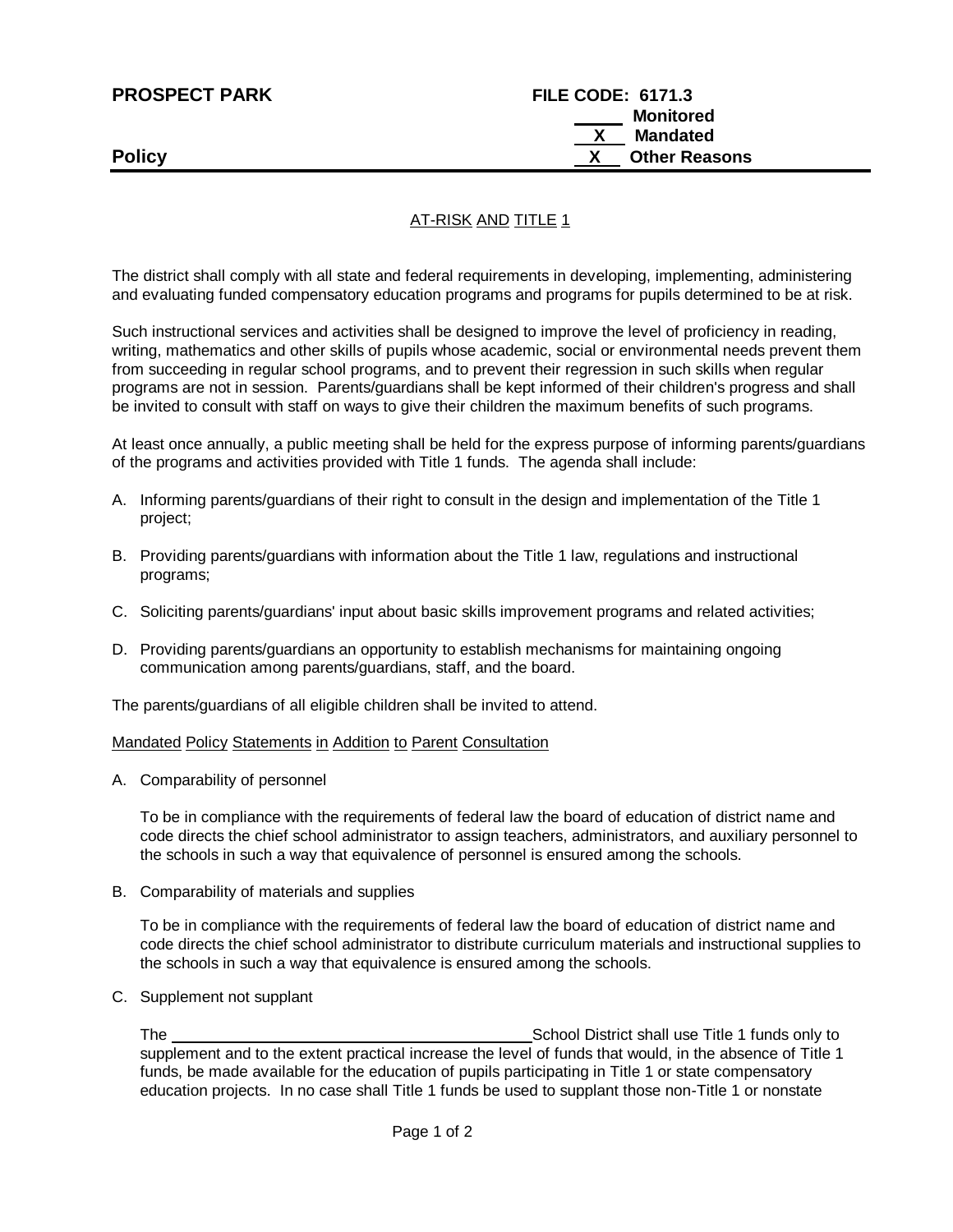## AT-RISK AND TITLE 1 (continued)

compensatory education funds.

D. Maintenance of effort

The board of education will maintain a combined fiscal effort per pupil or aggregate expenditures of state and local funds with respect to the provision of the public education for the preceding fiscal year that is not less than the required amount of the combined fiscal effort per pupil or the aggregate expenditures for the second preceding fiscal year.

#### Eligibility for State and Federal Funds

The chief school administrator shall ensure that all requirements for receiving state and federal funds shall be fulfilled in an accurate and timely manner.

Control over such funds and title to all equipment and supplies purchased with such funds shall remain with the board of education. Procurement, control, use and disposition of equipment and supplies purchased with state/federal funds shall be in full compliance with the law.

#### **General**

The chief school administrator shall direct appropriate administrative personnel to pursue vigorously all possible sources of funding, either state or federal, that support such compensatory services, and shall keep abreast of all changes in the law which restrict or expand the district's use of state or federal funds.

Programs especially designed for migrant children shall be provided as necessary.

Adoption: April 29, 2008 Revised: September 2, 2014

Legal References:

## **Mandated:**

- A. Federal/state law requires the following policy statements ensuring:
	- 1. Equivalence among schools in teachers, administrators, and other staff; and
	- 2. Equivalence among schools in the provision of curriculum materials and instructional supplies
- B. Further, according to No Child Left Behind, districts having Title 1 programs must develop a parental involvement policy. Parents of children in the programs must be involved in its development, must agree with it, and must receive copies of it. Each school must also have a parental involvement policy with the same conditions. The policy shall be made available to the local community and updated periodically to meet the changing needs of parents and the school. If the district (and schools) has a parental involvement policy that applies to all parents, that policy may be used and amended if necessary to meet federal requirements. (See File Code 5020 Role of Parents/Guardians).
- C. Policy is required ensuring equivalence among schools in teachers administrators and other staff. Written policy is also required ensuring equivalence among schools in the provision of curricular materials and instructional supplies.